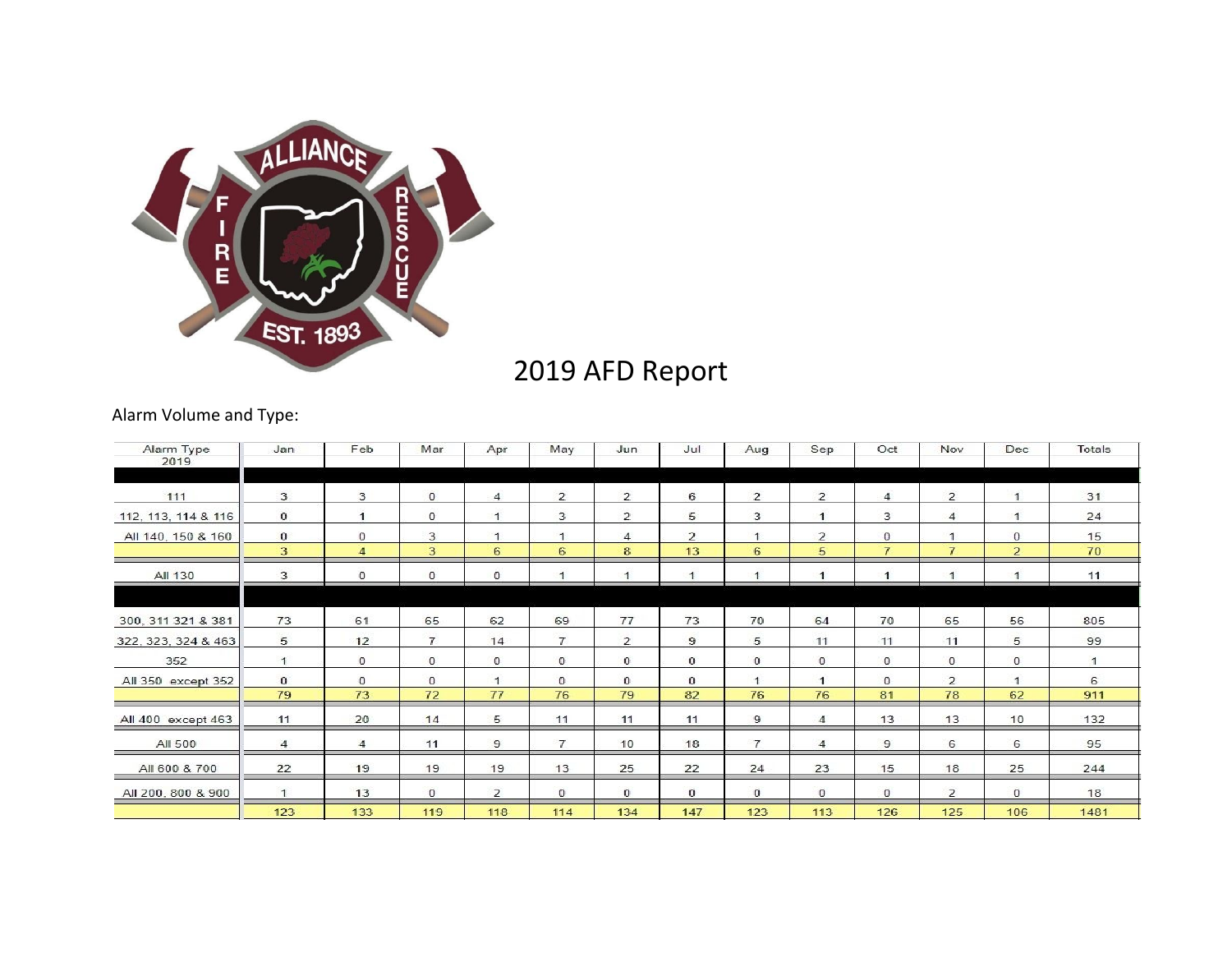#### **Inspections:**

For 2019 557 inspections were performed by the Fire Prevention Bureau and on-shift Certified Fire Safety Inspectors. We continue to work through the process of implementing the revamped inspection system Council retroactively amended the ordinance for inspection fees to include a structure based on square footage. Voluntary compliance is the goal and to that end the business representatives received one free call-back as part of the program. Communication between the City departments that need to share knowledge regarding commercial occupancies continues to improve. AFD strives to work with its businesses to make patrons, workers and the community safer.

## **Training:**

Through the various avenues available for continuing education training of AFD personnel, the department logged over 1500 training hours in 2019. These hours represent a mixture of in-house scenario driven skills training, along with seminars, conferences and online opportunities. We had an influx of a lot of rookies this year. They received a syllabus of training requirements for their first year. This helped to standardize the experience for each of them, as well as ensure a baseline of knowledge.

Through access to the old B&W Research lot, The Assistant Chief was able to cycle members of the Fire Department through the Emergency Vehicle Operators Course. This is critical training that helps ensure safe drivers on the way to and back from calls. For 2020, we intend to make a joint application that will see Washington, Lexington and Alliance all utilizing the facility and course over a 30 day period.

On-Duty personnel received the HazMat Ops refresher class via the Stark County Hazmat Team. The training was made available to the Alliance Fire Department for free through the County.

Cleveland State University came to teach the Confined Space Ops & Awareness course to our shift personnel. This is a 16 hour class. Hands on class. Additionally they taught the entry class at Alliance High School to any City personnel, as